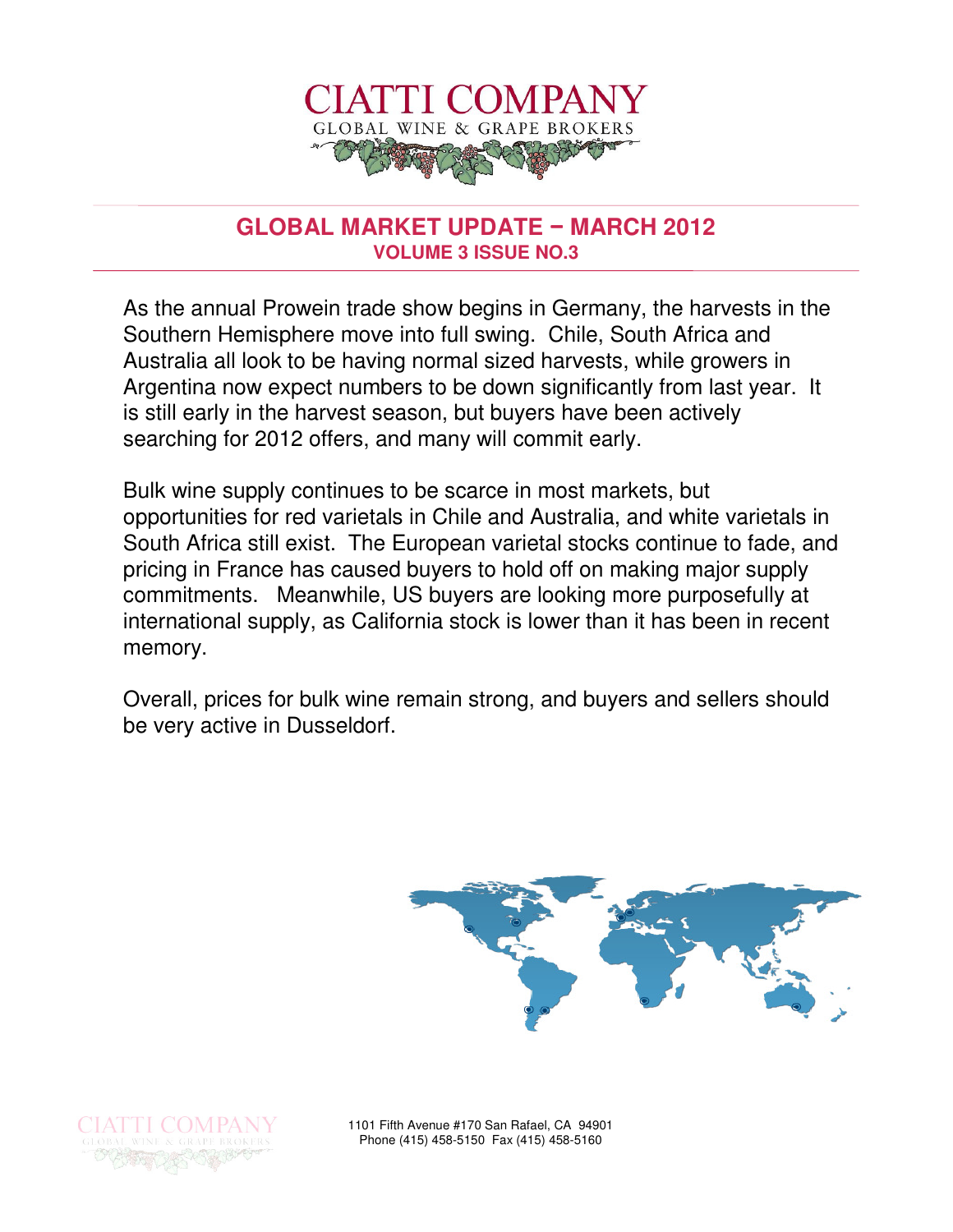# **CONCENTRATE** − **MARCH 2012**



OUSSER OF STREET

Pricing for grape juice concentrate produced in the United States remains expensive as only small quantities of red and white grape juice concentrate remain. Initial prospects for next year's Thompson and natural (generic) grapes remain bullish in the California Central Valley. Growing winery demand followed by no raisin pack house carryover from the previous year is setting the stage for high 2012 prices. Both the 2010 and 2011 harvests of Central Valley generics were healthy, however, with the lack of water this late in the season, many farmers do not expect a strong 2012 harvest, although it is too early to make any definitive predictions.

### **CURRENT MARKET PRICING**

#### ALL PRICING IN USD/LITER; FCA WINERY:

|         | <b>WHITE GRAPE JUICE CONCENTRATE</b> |                 |                                    |         |                   |                 |                   |
|---------|--------------------------------------|-----------------|------------------------------------|---------|-------------------|-----------------|-------------------|
| Vintage | <b>Price</b><br>Trend<br>Country     |                 | <b>RED GRAPE JUICE CONCENTRATE</b> |         |                   |                 |                   |
| 2011    | Argentina                            | $8.50 - 9.00$   |                                    | Vintage | Country           | <b>Price</b>    | Trend             |
| 2011    | California                           | $10.00 - 12.00$ |                                    | 2011    | California (1000) | $12.00 - 14.00$ | $\leftrightarrow$ |
| 2011    | Italy                                | $10.00 - 11.00$ |                                    | 2011    | Spain (1000)      | $13.00 - 14.00$ | $\leftrightarrow$ |
| 2011    | Chile                                | $12.50 - 13.50$ |                                    | 2011    | Chile (600)       | $14.00 - 15.00$ | $\leftrightarrow$ |
|         |                                      |                 |                                    | 2011    | Chile (1000)      | $15.00 - 16.00$ | $\leftrightarrow$ |
| 2011    | Spain                                | $10.00 - 11.00$ |                                    |         |                   |                 |                   |

| <b>APPLE JUICE CONCENTRATE</b> |       |                 |                   |  |  |  |
|--------------------------------|-------|-----------------|-------------------|--|--|--|
| Country<br>Vintage             |       | <b>Price</b>    | <b>Trend</b>      |  |  |  |
| 2011                           | China | $12.00 - 12.50$ | $\leftrightarrow$ |  |  |  |
| 2011                           | US    | 14.50 - 15.00   | $\leftrightarrow$ |  |  |  |

### **BITS AND PIECES**

Argentina is expecting at least 10-15% crop damage from the late storms that hit the Mendoza and Santa Rosa regions. A smaller crop had already been predicted compared to last year, so total deficit could reach 20% for concentrate volumes. Pricing for the Creolea grape and other generic varietals that go to concentrate production have already increased 20% over last year. Compounding the issue is the 20% increase in global freight charges due to large Asian container contracts, thus limiting the amount of ships and containers available to transport concentrate worldwide.

Chilean concentrate volumes remain low and some wineries are importing concentrate from Argentina to back fill their requirements. Winery demand will continue to dominate the grape market, taking concentrate pricing high for another season. While there will be some red and white grape juice concentrate available, those limited supplies will likely go to Chilean wineries to supplement internal requirements.

South Africa will look heavily to Argentina for their concentrate needs as Spain will have little to offer due to the continuing economic crises and heavy Spanish winery demand.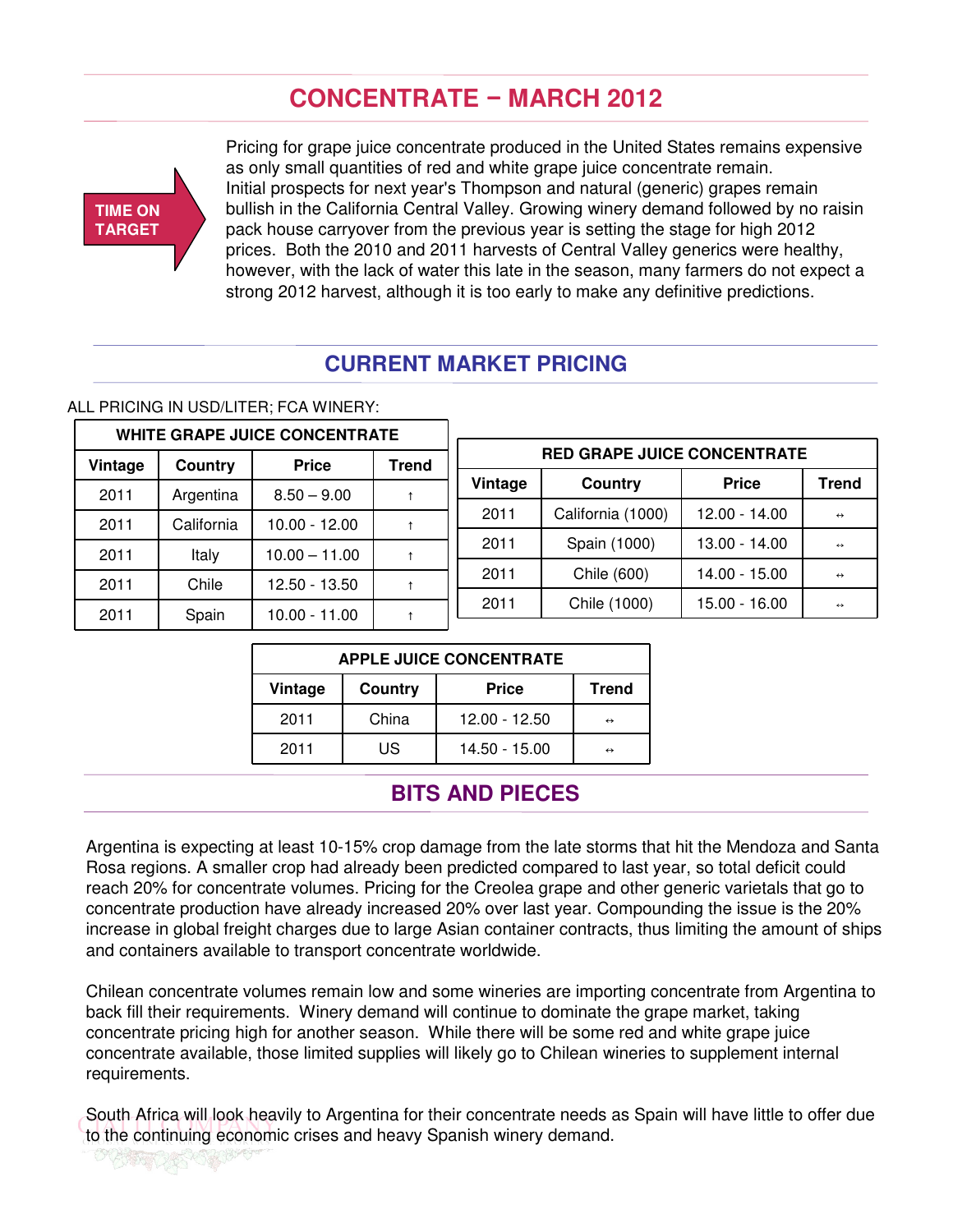# **ARGENTINA** − **MARCH 2012**



As harvest approaches, the crop looks like it will be down from last year. Expectations are now for a reduction of at least 10%, and likely more. Weather issues have taken their toll on the vines in both Mendoza and San Juan, and most now feel that a reduction is eminent. The last few days have been humid but disease issues are not reported in large numbers. Despite the anticipated small crop, bulk wine prices are not increasing as the carry over stock is trending toward a long position. As of January 1, 2012 the official bulk stock number was 1.3 billion liters. At current demand levels, a six month use rate would be near 700 million liters, and the needed technical stock should be at 200 million liters. Therefore, it appears that stocks are in a slight over supply at 400 million liters, or roughly three and a half months of demand. We see strong availability in both Red and White Generic wine, and a slightly tighter varietal market.

### **CURRENT MARKET PRICING**

#### ALL PRICING IN USD/LITER; FCA WINERY:

| Vintage | <b>Variety</b>          | <b>Price</b>  | <b>Trend</b>      | Vintage | Variety            | <b>Price</b>  | <b>Trend</b>      |
|---------|-------------------------|---------------|-------------------|---------|--------------------|---------------|-------------------|
| 2011    | Generic White           | $0.45 - 0.50$ | $\leftrightarrow$ | 2011    | Generic Red        | $0.75 - 0.85$ | $\leftrightarrow$ |
| 2011    | Generic White (Criolla) | $0.33 - 0.38$ |                   | 2011    | Bonarda            | $0.95 - 1.05$ | $\leftrightarrow$ |
| 2011    | Chenin Blanc            | $0.65 - 0.75$ | $\leftrightarrow$ | 2011    | Malbec             | $1.50 - 1.80$ | $\leftrightarrow$ |
| 2011    | Torrontes               | $0.65 - 0.75$ | $\leftrightarrow$ | 2011    | Syrah / Merlot     | $1.20 - 1.30$ | $\leftrightarrow$ |
| 2011    | Chardonnay              | $0.95 - 1.05$ | $\leftrightarrow$ | 2011    | Cabernet Sauvignon | 1.20 -1.30    | $\leftrightarrow$ |

### **BULK PRICING OVER TIME**



Russian buyers purchased roughly twenty million liters of bulk wine. The majority of the wine purchased was \ Generic White wine with prices in the USD \$ 0.30 per liter range.

Many believe that large volumes of generic fruit will go to concentrate production (over wine production) as the concentrate market continues to see strong demand. Due to government intervention in the grape market, raw material costs for concentrate should increase by nearly 25% in 2012; this number has tracked closely to the current rate of inflation in the country. The current net cost for Criolla grapes, including all subsidies, is 1.10 ARG pesos/KG, as opposed to the average rate of 0.85 pesos in 2011.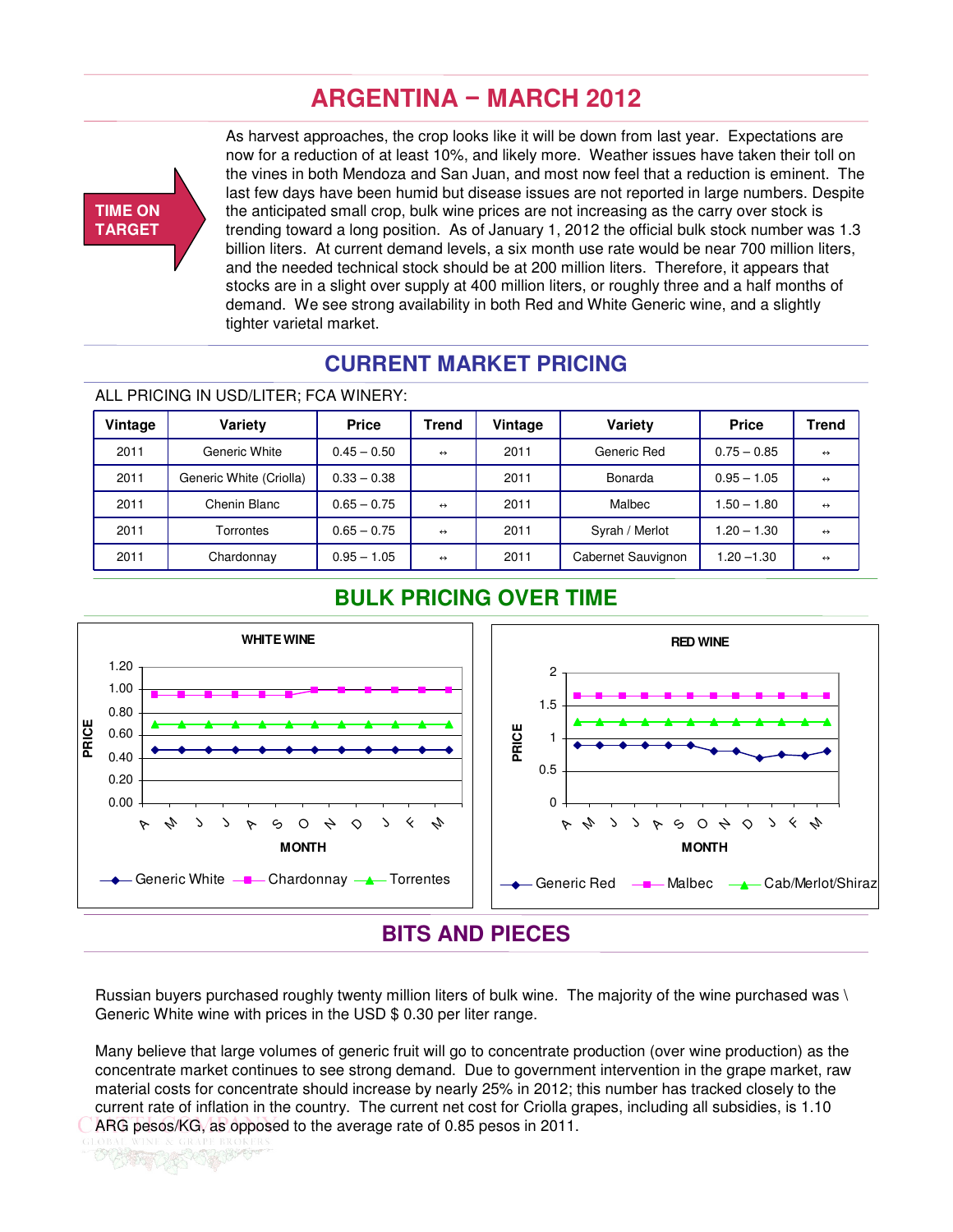# **AUSTRALIA & NEW ZEALAND** − **MARCH 2012**



Speculation continues about the size of the 2012 crop from Australia, with various mixed reports. Due to grape price increases buyers should expect a rise in bulk wine cost. The level of increase remaining uncertain until the reds are picked and final figures tallied. Many suppliers are reluctant to give definite prices and available volumes. Exceptional quality is expected for this vintage due to favorable weather with little humidity or rain and warm days and cool nights resulting in strong varietal character.

### **CURRENT MARKET PRICING**

#### ALL PRICING IN AUD/LITER:

| Vintage   | Variety           | <b>Price</b>  | <b>Trend</b>      | Vintage   | Variety            | <b>Price</b>  | <b>Trend</b>      |
|-----------|-------------------|---------------|-------------------|-----------|--------------------|---------------|-------------------|
| <b>NV</b> | Dry White         | $0.60 - 0.80$ | $\leftrightarrow$ | <b>NV</b> | Dry Red            | $0.70 - 0.80$ | $\leftrightarrow$ |
| 2011      |                   | $0.75 - 0.85$ | $\leftrightarrow$ | 2011      |                    | $0.85 - 1.00$ | $\leftrightarrow$ |
| 2012      | Chardonnay        | $0.85 - 1.00$ |                   | 2012      | Shiraz             | 1.00-1.20     |                   |
| 2011      |                   | $0.80 - 0.90$ | $\leftrightarrow$ | 2011      |                    | $0.95 - 1.20$ | $\leftrightarrow$ |
| 2012      | Sauvignon Blanc   | $0.85 - 1.00$ |                   | 2012      | Cabernet Sauvignon | 1.05-1.30     |                   |
| 2011      | <b>Pinot Gris</b> | $0.95 - 1.20$ |                   | 2011      | Merlot             | $1.00 - 1.25$ | $\leftrightarrow$ |
| 2011      | Marlborough SB    | NZ 2.75-3.00  |                   | 2012      |                    | $1.05 - 1.30$ |                   |

NB: 2012 prices have yet to be released by wineries, these are expected prices only.

### **BITS AND PIECES - AUSTRALIA**

The increased popularity of imported wine, thanks to the strong Australian dollar and heavy discounting in supermarket chains, has caused havoc for Australian wineries. Australian domestic wine producers now have to compete with good quality and well-priced wine from Chile, US, France and Spain. This has placed Australian consumers in a powerful purchasing position and allowed them to further educate their palates.

A US winery, Jackson Family Wines, recently announced the purchase of the Hickinbotham Vineyards and property at Clarendon, SA. The property encompasses a total of 445 acres including 207 planted acres and two architectural homes. These vineyards are renown for contributing to great wines such as Penfolds Grange and Hardy's Eileen Hardy. Jackson also owns nearby Yangarra Estate where the grapes will be processed. It is estimated the property sold for around \$10 million.

### **BITS AND PIECES – NEW ZEALAND**

The 2012 Marlborough crop estimates are down roughly15-30% as a result of the cool summer and poor fruit set. The current vintage is tracking around 10 to 14 days late with some concern for getting the fruit ripe by the end of the season. There is also a domino effect for the 2013 harvest, with the cool weather expecting to effect the bud initiation for the following harvest.

The 2012 spot grape market continues to rise from strong winery demand. 2012 price points for Marlborough Sauvignon Blanc are likely to rise due to increased demand from local wineries for material. This will put pressure on overseas markets if bulk wine prices push close to NZD \$3.00/L or above.

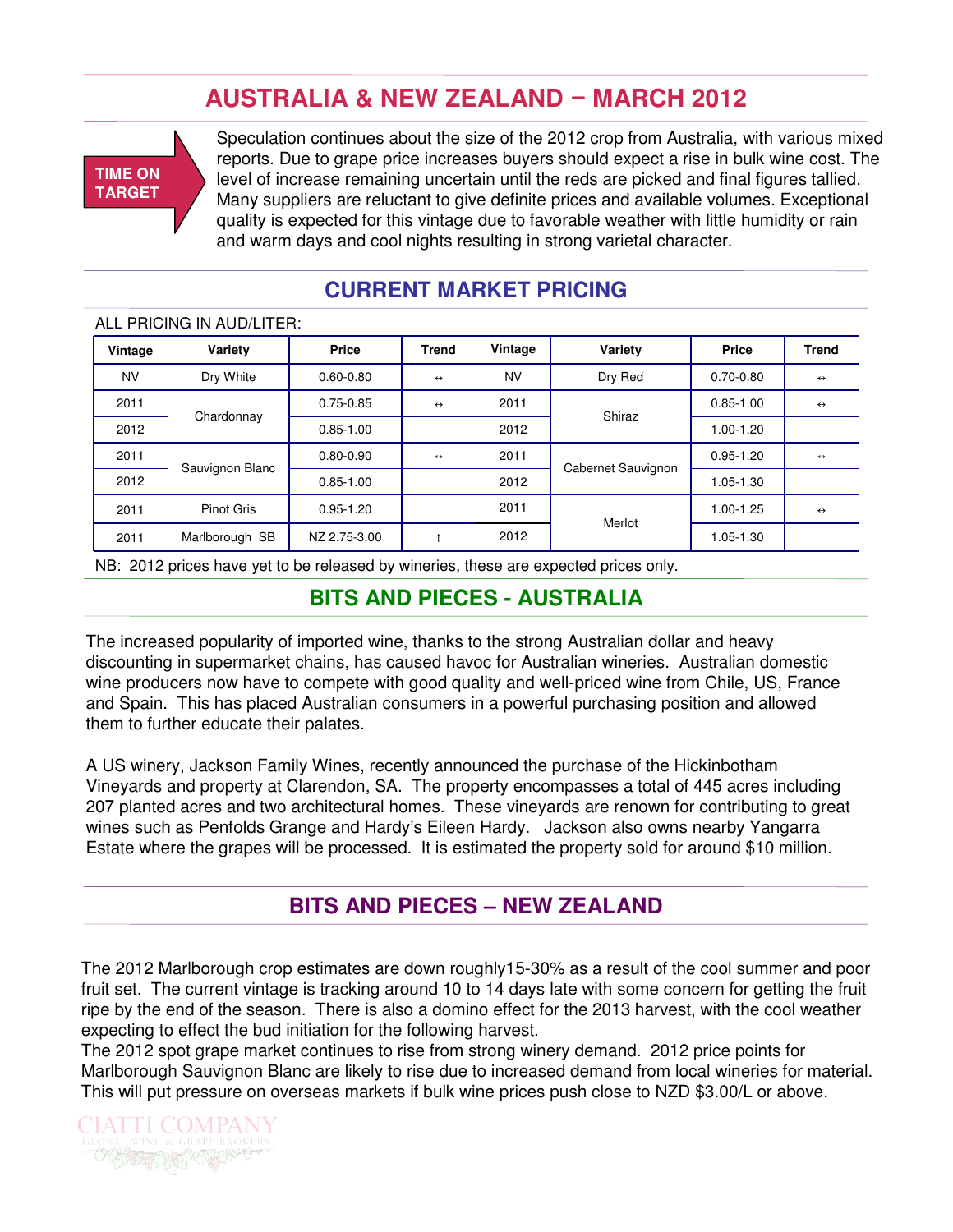# **CALIFORNIA** − **MARCH 2012**

### **TIME ON TARGET**

The recently released 2011 California Grape Crush Report confirmed 3.343 million total tons of winegrapes (-7%) harvested in 2011. Additionally, 528,000 tons of raisin and table grapes were processed (+33%). The market for appellated varietals remains extremely tight, with prices continuing to increase. Given these lower than desired yields, inventories should remain scarce. Retail price increases in the future will be needed to offset costs.

Apparent from the numbers were the increases, mainly from the Southern Interior, of vineyards and varieties that have been planted since 2005. More plantings are scheduled but will not affect the overall tonnages for the coming vintages.

| <b>MAJOR VARIETIES PRODUCED</b> |              |          |                      |             |          |  |  |  |
|---------------------------------|--------------|----------|----------------------|-------------|----------|--|--|--|
|                                 | <b>WHITE</b> |          |                      | <b>RED</b>  |          |  |  |  |
|                                 | <b>TONS</b>  | % CHANGE |                      | <b>TONS</b> | % CHANGE |  |  |  |
| Chardonnay                      | 558,300      | $-15%$   | Cabernet Sauvignon   | 383,600     | $-14%$   |  |  |  |
| Colombard                       | 314,000      | $-4%$    | Zinfandel            | 344,900     | $-12%$   |  |  |  |
| Pinot Grigio                    | 173,500      | 19%      | Merlot               | 28,600      | -8%      |  |  |  |
| Muscato                         | 110,000      | 16%      | Rubired              | 256,000     | 16%      |  |  |  |
| Sauvignon Blanc                 | 78,900       | $-23%$   | <b>Pinot Noir</b>    | 170,000     | 15%      |  |  |  |
| Chenin Blanc                    | 54,000       | $-17%$   | Syrah                | 109,000     | $-14%$   |  |  |  |
| <b>White Riesling</b>           | 27,500       | 7%       | <b>Ruby Cabernet</b> | 74,500      | $-11%$   |  |  |  |

### **CRUSH COMPARISION 2010 vs. 2011**

### **BULK GRAPE PRICING**

Statewide pricing on grapes increased dramatically on many key varietals:

| VARIETAL                  | % CHANGE |
|---------------------------|----------|
| ZINFANDEL                 | $+29%$   |
| <b>CABERNET SAUVIGNON</b> | $+13%$   |
| <b>MERLOT</b>             | $+11%$   |
| <b>CHARDONNAY</b>         | $+8%$    |
| <b>RIESLING</b>           | $+11%$   |

Prices were higher, especially in the interior regions, but also in many coastal districts. Prices for ALL red grapes increased an overall 21.5%. Early grape buying continues in all California grape growing regions, growers with available fruit are fielding multiple offers.

### **BITS AND PIECES**

Weather remains a concern with continued unseasonably warm and dry weather. Some growers are fearing frost coming off of last seasons episodes. Even with the decreased inventories, bulk activity remains brisk, however many buyers are hesitant to accept additional price increases.

Bottom Line – Domestic and export demand for California wines have now surpassed the production capacity of currently planted grapes. Even bumper crops can be absorbed, all to fulfill the consumption growth of today's wine drinkers.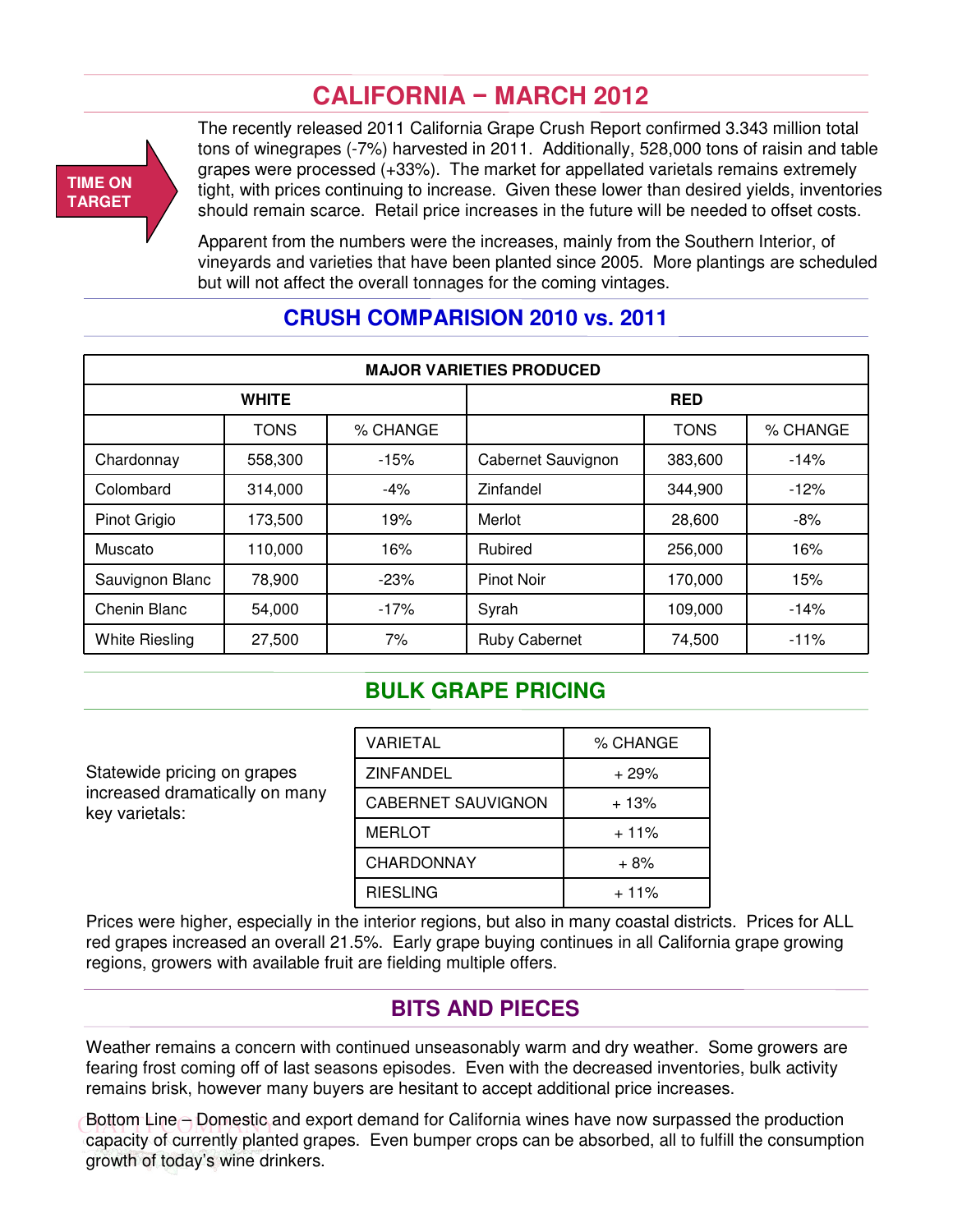# **CHILE** − **MARCH 2012**



The 2012 harvest began with Sauvignon Blanc, but by Monday, February 27, all major varietals in all grape producing regions were in the process of being harvested. The majority of grapes harvested have had a minimum guaranteed price, which will only be fixed in June and there has been a noticeable increase in purchasing of grapes at these fixed prices. The expected final volume is still unclear, but appears to be similar to last year. The drought appears to have had a negligible effect on the harvest, but it will not be known until March.

### **CURRENT MARKET PRICING**

### ALL PRICING IN USD/LITER; FOB PORT:

| Vintage | Variety                         | <b>Price</b>  | <b>Trend</b>      | Vintage | Variety                       | <b>Price</b>  | <b>Trend</b>      |
|---------|---------------------------------|---------------|-------------------|---------|-------------------------------|---------------|-------------------|
| 2011    | Generic White                   | $0.65 - 0.75$ |                   | 2011    | Generic Red                   | $0.67 - 0.80$ | $\leftrightarrow$ |
| 2011    | Sauvignon Blanc<br>(Casablanca) | $1.20 - 1.70$ | $\leftrightarrow$ | 2011    | Cabernet Sauvignon<br>(Basic) | $0.90 - 0.97$ | $\leftrightarrow$ |
| 2011    | Sauvignon Blanc                 | $1.05 - 1.25$ | $\leftrightarrow$ | 2011    | Cabernet Sauvignon            | $1.05 - 1.20$ | $\leftrightarrow$ |
| 2011    | Chardonnay                      | $1.20 - 1.35$ | $\leftrightarrow$ | 2011    | Carmenere                     | $1.08 - 1.25$ | $\leftrightarrow$ |
| 2011    | Pinot Noir                      | $1.35 - 1.65$ | $\leftrightarrow$ | 2011    | Syrah                         | $0.95 - 1.20$ |                   |
| 2011    | Malbec                          | $1.80 - 2.00$ | $\leftrightarrow$ | 2011    | Merlot                        | $1.25 - 1.40$ | $\leftrightarrow$ |

# **EXPORT FIGURES**

|                                    | January - December 2010 |                 |                   | January - December 2011 |                 |                   | <b>Difference</b> |
|------------------------------------|-------------------------|-----------------|-------------------|-------------------------|-----------------|-------------------|-------------------|
| <b>Wine Export Figures</b>         | <b>M Liters</b>         | <b>MUS\$FOB</b> | <b>Avrg Price</b> | <b>M Liters</b>         | <b>MUS\$FOB</b> | <b>Avrg Price</b> | in $%$            |
| Bottled                            | 382,6                   | 1.186,5         | 3,10              | 396,6                   | 1.321,5         | 3,33              | 3,7%              |
| Bulk                               | 290,9                   | 243,3           | 0.84              | 210,2                   | 245,2           | 1,17              | $-27,7%$          |
| Grape Musts (juice conc.+ alcohol) | 4,9                     | 8,0             | 1,63              | 6,0                     | 14,6            | 2,43              | 22,4%             |
| Sparkling Wines                    | 3,3                     | 12.9            | 3,91              | 3,8                     | 14,7            | 3,87              | 15,2%             |
| Fruit Wines                        | 1,8                     | 7,6             | 4,22              | 1,7                     | 7,5             | 4.41              | $-5,6%$           |
| Paked Wines (Tetra & bag in box)   | 48,6                    | 90,1            | 1,85              | 49,5                    | 98,7            | 1,99              | 1,9%              |
| Total                              | 732,1                   | 1.548,4         | 15,56             | 667,8                   | 1.702,2         | 2,55              | $-8,8%$           |

### **BITS AND PIECES**

Many wineries have increased their cooperage capacity since the recent earthquake which has led to a surplus of storage space.

Europe is still behind on its bulk shipments, but exported case goods are very active, causing large wineries to continue to actively buy on the domestic market.

The Chilean peso remains strong against the US dollar.

Merlot and Chardonnay are in short supply. Generic wines, as well as Sauvignon Blanc and Cabernet Sauvignon remain readily available, with Syrah wine and grapes being in the longest position of any varietal.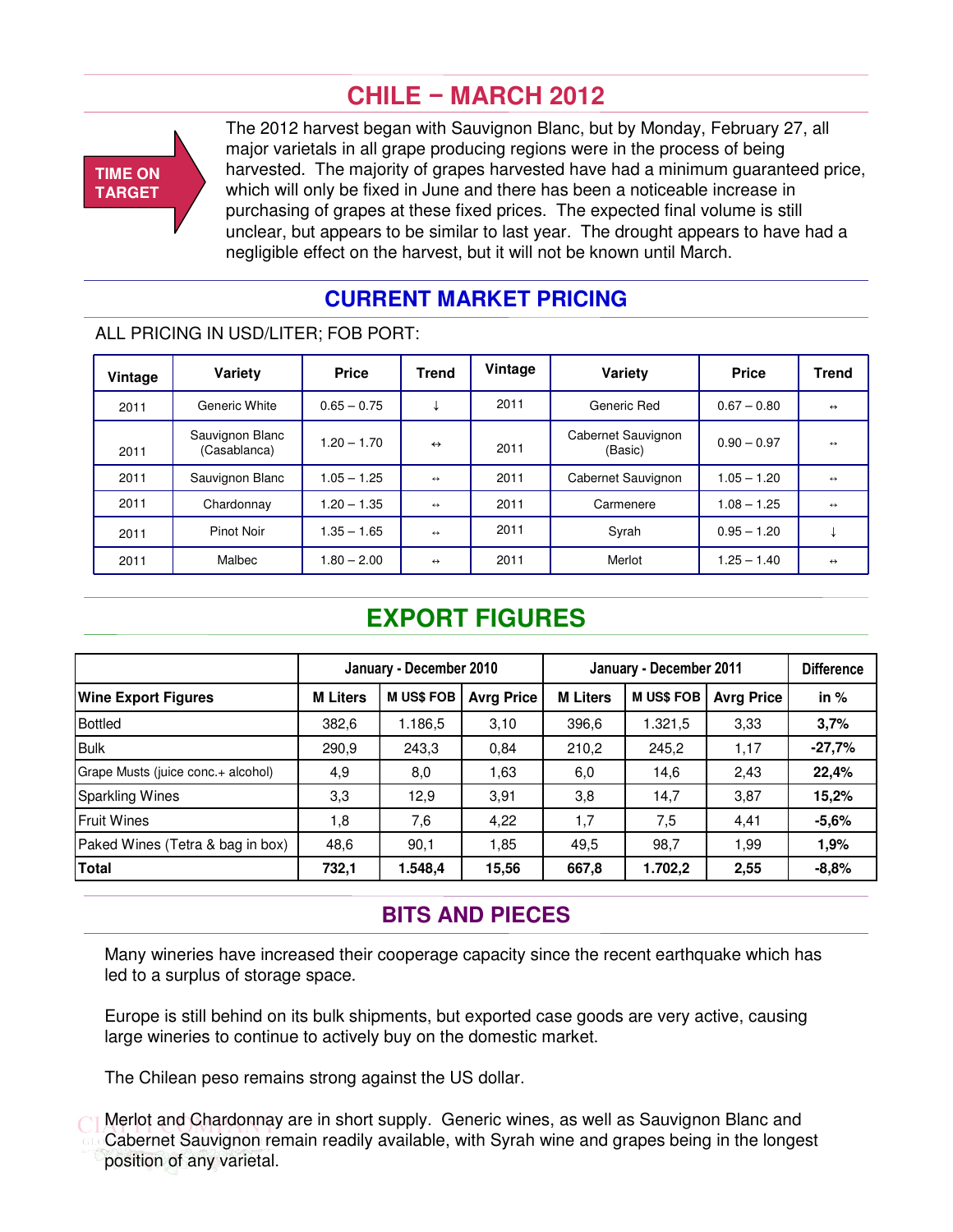# **FRANCE** − **MARCH 2012**

#### **IGP Pays d'Oc: Buying campaign picking up at last**



Well behind 2010 buying campaign figures at the end of 2011, sales of varietal wines from Southern France in the IGP category have finally reached the average level to date in mid-February 2012. The IGP Pays d'Oc syndicate indicates that although the 2011 vintage campaign started out at a sloth's pace (total sales for 2010 vintage until Dec. 2010: 220million L vs. total sales for 2011 vintage until Dec 2011: 160million L), sales are picking up with significant volumes sold since January (total sales for 2010 vintage until end of January 2012: 319million L sold in bulk vs. 321 million L last year at the same date) for a total stock commitment of 60%. There are several reasons why this year's campaign lagged: 1) a longer than usual harvest period, 2) producers and buyers inability to agree on average prices until the end of December, 3) rumors about very high inventory; giving negociants time and choice to buy.

However, the situation is not the same for every varietal. White varietal sales are still 16% behind last year's figures. Although demand is still stable, negociants are postponing their purchases, knowing that stocks are high (good crop, new vineyards, high price competition) in the hopes of getting a better deal. Varietal rosé sales are also 14% behind last year's figures but have a growing market even if there is a large quantity available (Syrah & Grenache overall). Vineyards typically dedicated to AOP wines were allocated to produce IGP rosé wines, thus dramatically increasing the supply, but not in a good way (risk of price drop, quality issue, etc).

Finally, red varietal (60% of total varietal production) are the only wines showing positive sales figures with a +4.7% increase in volumes (200 million L already sold) and price (3.9% vs 2010 and 16% vs 2009) to date.

### **CURRENT MARKET PRICING**

| Vintage | Variety                  | Price         | <b>Trend</b>      | Vintage | Variety                        | Price         | <b>Trend</b>      |
|---------|--------------------------|---------------|-------------------|---------|--------------------------------|---------------|-------------------|
| 2011    | Generic White            | $0.40 - 0.45$ | $\leftrightarrow$ | 2011    | Generic Red (VDF)              | $0.55 - 0.60$ | $\leftrightarrow$ |
| 2011    | Chardonnay (IGP OC)      | $0.90 - 1.00$ | $\leftrightarrow$ | 2011    | Syrah (IGP OC)                 | $0.75 - 0.80$ | $\leftrightarrow$ |
| 2011    | Chardonnay (VDF)         | $0.70 - 0.75$ | $\leftrightarrow$ | 2011    | Malbec (IGP)                   | $0.85 - 0.95$ | $\leftrightarrow$ |
| 2011    | Sauvignon-Blanc (IGP OC) | $0.75 - 0.80$ | ₩                 | 2011    | Cabernet-Sauvignon<br>(IGP OC) | $0.75 - 0.80$ | $\leftrightarrow$ |
| 2011    | Dry Muscat (IGP Oc)      | $0.95 - 1.10$ | $\leftrightarrow$ | 2011    | Cabernet Sauvignon<br>(VDF)    | $0.65 - 0.70$ | $\leftrightarrow$ |
| 2011    | Generic Rosé (VDF)       | $0.60 - 0.70$ | $\leftrightarrow$ | 2011    | Merlot (IGP OC)                | $0.75 - 0.80$ | $\leftrightarrow$ |
| 2011    | Varietal Rosé (IGP OC)   | $0.73 - 0.80$ | $\leftrightarrow$ | 2011    | Merlot (VDF)                   | $0.65 - 0.70$ | $\leftrightarrow$ |

BULK WINE PRICES: All prices in  $\epsilon$  per Liter; EXW:

### **BITS AND PIECES**

According to the Export Federation of Wine and Spirits (FEVS), 2011 sales increased by 10.5% in value (10.1 billion Euros meaning +1 billion euros vs. 2010). The wine/spirits industry takes second place of all products exported from France, after the aeronautical industry.

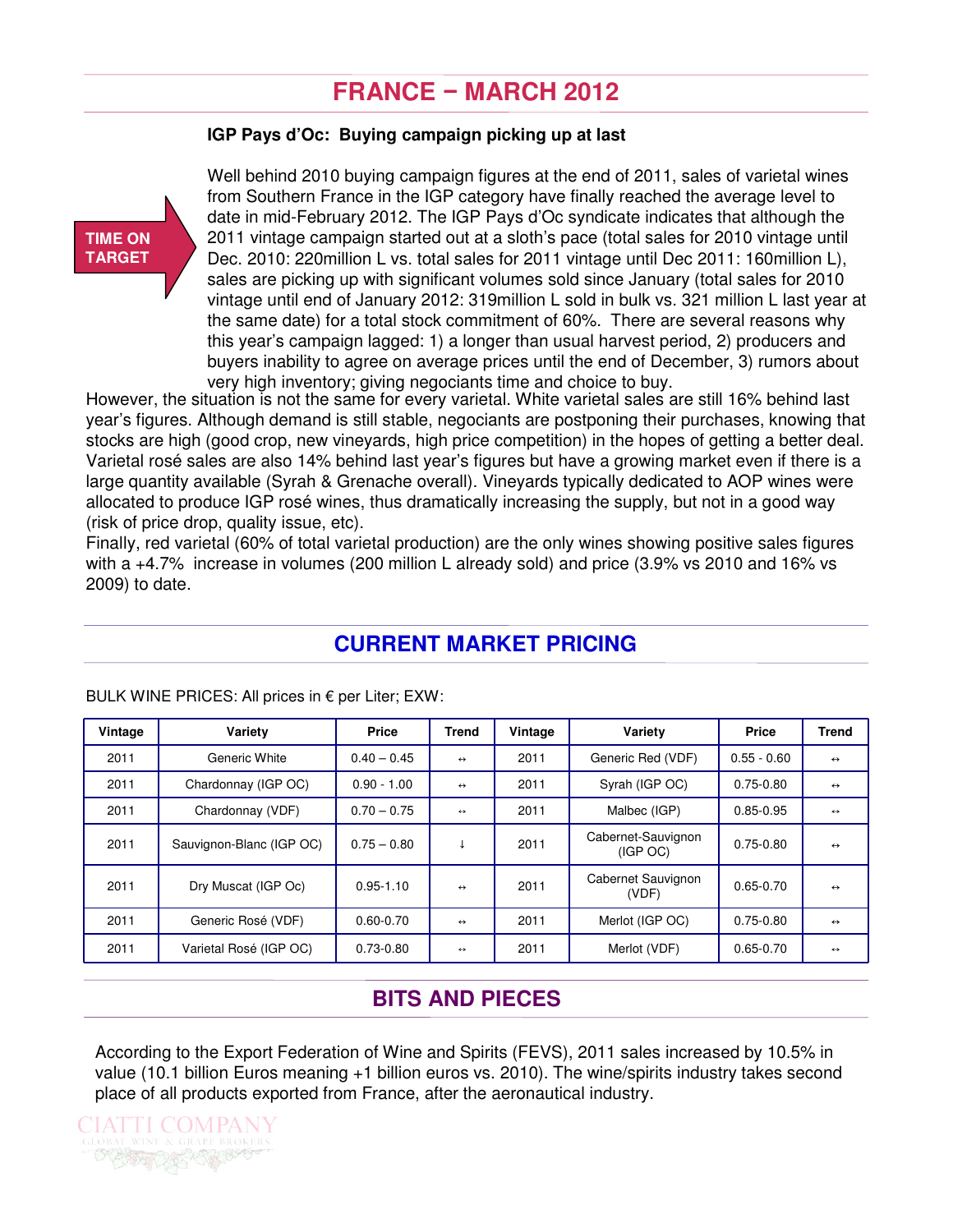# **GERMANY** − **MARCH 2012**



Despite the comparatively big 2011 crop, the market for Riesling bulk wine continues to be strained. The entry appellation "Landwein" is almost sold out, while for the higher quality appellation "Qualitaetswein," growers expect even higher prices in the near future.



## **CURRENT MARKET PRICING**

| Vintage | Variety         | P rice        | <b>Trend</b>      |
|---------|-----------------|---------------|-------------------|
| 2011    | White Wine      | $0.75 - 1.00$ | $\leftrightarrow$ |
| 2011    | <b>Red Wine</b> | $0.75 - 1.00$ | $\leftrightarrow$ |
| 2011    | Riesling        | $1.25 - 1.50$ |                   |
| 2011    | Dornfelder      | $1.10 - 1.20$ |                   |
| 2011    | Pinot Grigio    | $1.20 - 1.40$ |                   |

### **BULK WINE PRICES: ALL PRICES IN EURO PER LITER EX WINERY:**

### **BITS AND PIECES**

In preparation for the upcoming Prowein fair, the magazine "Weinwirtschaft" published the Top 10 rankings for German distribution and bottling companies:

| TOP 10 GERMAN WINERIES / BOTTLERS |                  |                     |  |  |  |  |  |  |
|-----------------------------------|------------------|---------------------|--|--|--|--|--|--|
|                                   | <b>VOL. SOLD</b> | <b>ANNUAL SALES</b> |  |  |  |  |  |  |
|                                   | In mil. Liters   | In mil. Euro        |  |  |  |  |  |  |
| <b>Peter Mertes</b>               | 200              | 250                 |  |  |  |  |  |  |
| Rheinberg Kellerei                | 124              | 215                 |  |  |  |  |  |  |
| <b>ZGM</b>                        | 95               | 140                 |  |  |  |  |  |  |
| Langguth                          | 38               | 110                 |  |  |  |  |  |  |
| <b>Binderer</b>                   | 49               | 80                  |  |  |  |  |  |  |
| Hauser                            | 60               | 75                  |  |  |  |  |  |  |
| <b>REH Kendermann</b>             | 34               | 73                  |  |  |  |  |  |  |
| <b>WSK Ostrau</b>                 | 70               | 65                  |  |  |  |  |  |  |
| Oster                             | 60               | 65                  |  |  |  |  |  |  |
| Schmitt                           | 20               | 51                  |  |  |  |  |  |  |

T COM

| <b>TOP 10 GERMAN DISTRIBUTORS</b> |                     |                     |  |  |  |  |  |
|-----------------------------------|---------------------|---------------------|--|--|--|--|--|
|                                   | <b>DISTRIBUTION</b> | <b>ANNUAL SALES</b> |  |  |  |  |  |
|                                   | In mil. of Bottles  | In mil. of Euros    |  |  |  |  |  |
| <b>WIV</b>                        | 43                  | 484                 |  |  |  |  |  |
| Hawesko                           | 63                  | 411                 |  |  |  |  |  |
| Mack & Schuhle                    | 106                 | 208                 |  |  |  |  |  |
| Schenk                            | 62                  | 127                 |  |  |  |  |  |
| Eggers & Franke                   | 24                  | 127                 |  |  |  |  |  |
| Tophi                             | 105                 | n.s.                |  |  |  |  |  |
| <b>Glbal Wiens</b>                | 65                  | 104                 |  |  |  |  |  |
| Schlumberger                      | 10                  | 62                  |  |  |  |  |  |
| <b>Bernard Massard</b>            | 17                  | 62                  |  |  |  |  |  |
| Heinz Eggert                      | n.s.                | 36                  |  |  |  |  |  |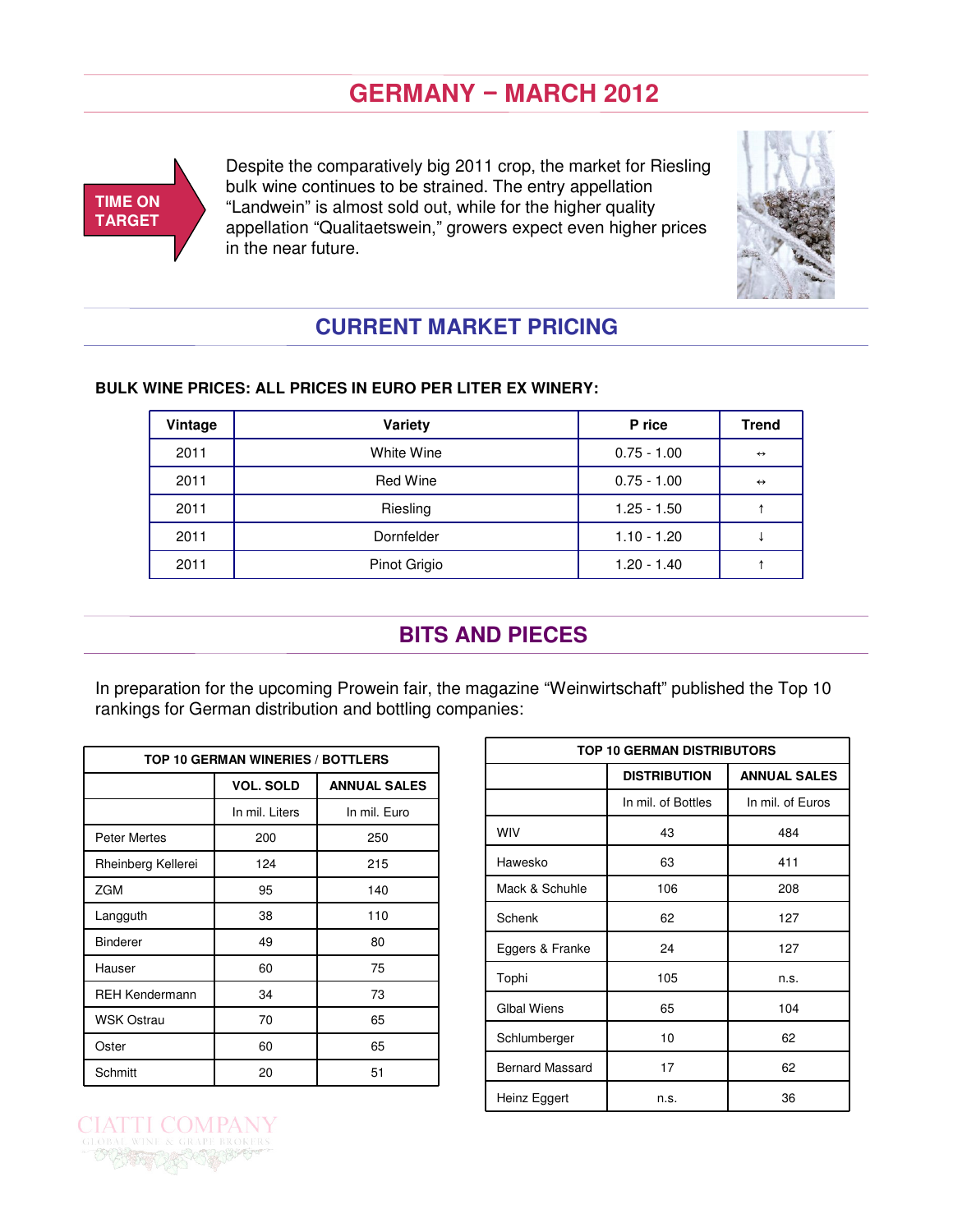# **ITALY** − **MARCH 2012**



Bulk wine prices increased through December but stayed flat for February. Some suppliers are already expressing concern over the recent deep freezes and the crop damage they could have caused. Both suppliers and buyers are expressing sentiments that another small crop would result in a continuation of high prices for all bulk wine categories. Currently, buyers who do not have long-term supply contracts are unable to get reasonable prices and are directly impacted by this exceptional vintage. The exchange on the bulk market remains constant and demand is still strong.

### **CURRENT MARKET PRICING**

| Vintage | <b>Variety</b> | <b>Price</b>  | Trend             | Vintage | <b>Variety</b>        | <b>Price</b>  | <b>Trend</b>      |
|---------|----------------|---------------|-------------------|---------|-----------------------|---------------|-------------------|
| 2011    | Generic White  | $0.40 - 0.45$ |                   | 2011    | Generic Red           | $0.42 - 0.50$ |                   |
| 2011    | Pinot Grigio   | $.25 - 1.35$  |                   | 2011    | Merlot                | $0.63 - 0.70$ |                   |
| 2011    | Chardonnay     | $0.70 - 0.90$ | $\leftrightarrow$ | 2011    | Cabernet Sauvignon    | $0.50 - 0.70$ | $\leftrightarrow$ |
| 2011    | Zinfandel rosé | $0.85 - 0.95$ |                   | 2011    | Primitivo (Zinfandel) | $0.85 - 0.95$ |                   |

BULK WINE PRICES: All prices in € per Liter; EXW:

### **BULK PRICING OVER TIME**



### **BITS AND PIECES**

Several indications, such as low stocks, the Italian uprooting campaign, and the ever-increasing demand for concentrate, point to one foregone conclusion: prices levels offered in Italy at the beginning of 2010 are no longer available.

The Italian market now mirrors what the Spanish and French markets experienced over the last 2 years. The time when buyers could re-negotiate contracts to their advantage is over. Suppliers now hold the power to maintain their position in terms of validity of offers, loading terms, and prices.

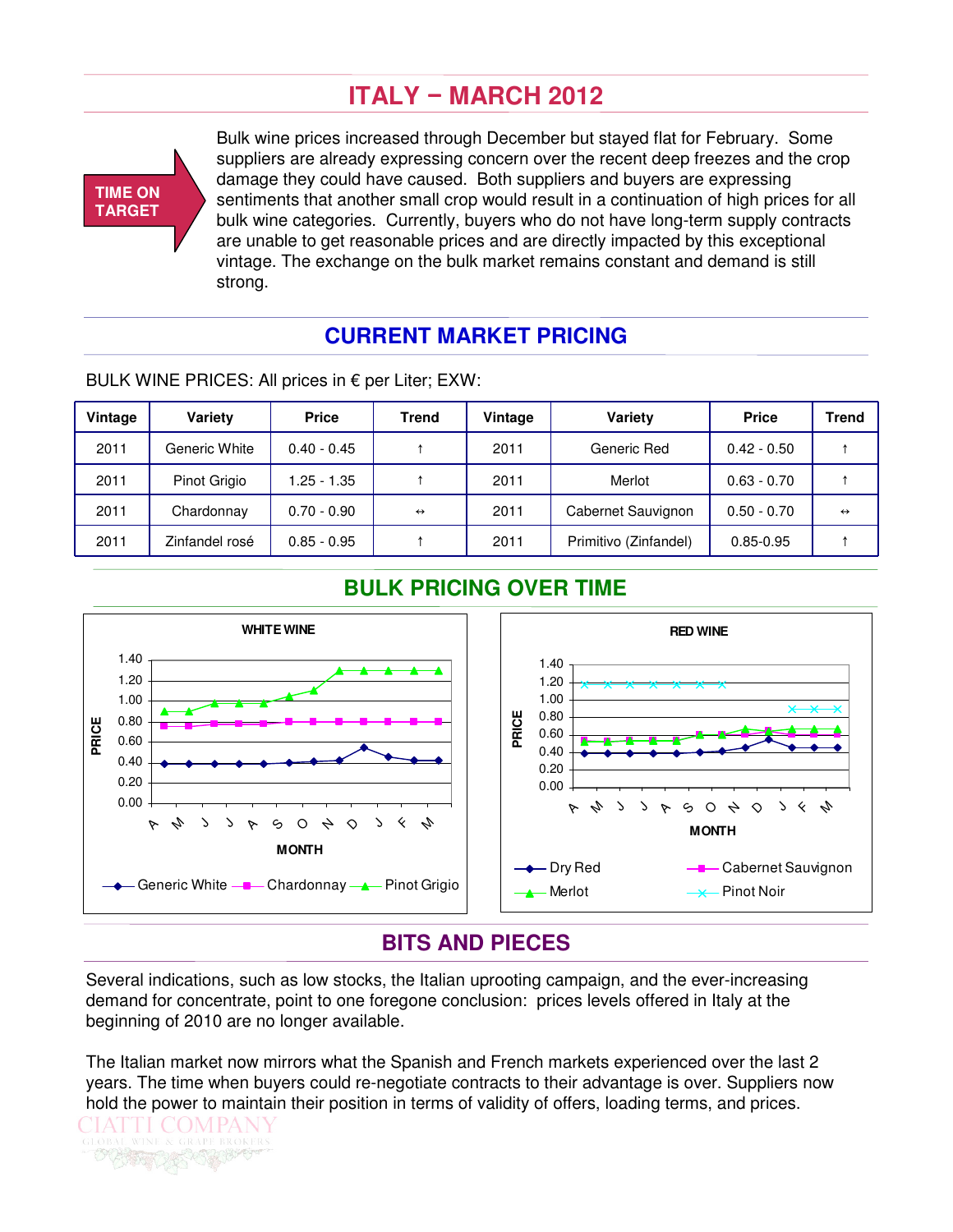# **SOUTH AFRICA** − **MARCH 2012**



Excellent ripening and harvesting conditions persist. A good quality crop with a slight increase in size is expected. The harvest is about two weeks later than last year due to cooler conditions earlier in the season. All wineries have now started with their 2012 harvest.

### **CURRENT MARKET PRICING**

### ALL PRICING IN SA RAND, FOB, CAPE TOWN:

| Vintage | Variety         | <b>Price</b>  | <b>Trend</b>      | Vintage | Variety              | <b>Price</b>  | <b>Trend</b>      |
|---------|-----------------|---------------|-------------------|---------|----------------------|---------------|-------------------|
| 2011    | Generic white   | $4.20 - 4.40$ | $\leftrightarrow$ | 2011    | Generic Red          | $5.50 - 6.30$ | $\leftrightarrow$ |
| 2011    | Chenin Blanc    | $4.25 - 5.20$ | $\leftrightarrow$ | 2011    | Cinsaut              | $5.75 - 6.40$ | $\leftrightarrow$ |
| 2011    | Sauvignon Blanc | $5.65 - 8.00$ | $\leftrightarrow$ | 2011    | <b>Ruby Cabernet</b> | $5.80 - 6.40$ | $\leftrightarrow$ |
| 2011    | Chardonnay      | $5.75 - 7.50$ | $\leftrightarrow$ | 2011    | Pinotage             | $6.50 - 7.25$ | $\leftrightarrow$ |
| 2011    | Muscat          | $4.60 - 4.85$ | $\leftrightarrow$ | 2011    | Cabernet Sauvignon   | $6.30 - 8.00$ | $\leftrightarrow$ |
| 2011    | Generic Rosé    | $5.50 - 6.00$ | $\leftrightarrow$ | 2011    | Merlot               | $6.30 - 8.00$ | $\leftrightarrow$ |
| 2011    | Cultivar Rosé   | $5.70 - 6.25$ | $\leftrightarrow$ | 2011    | Shiraz               | $6.50 - 8.25$ | $\leftrightarrow$ |

### **BITS AND PIECES**

#### **SOUTH AFRICA**

A broader international client-base (EU/UK/Canada) seemed to commit to pre-harvest contracts compared with previous years and therefore pricing listed above is for both 2011 and 2012 vintages.

• 2011 white wine stock is still available, but 2011 red wine stock is in short supply.

• Predictions for the size of the 2012 crop vary widely between regions – from 10% up to 8% down for 2012. More accurate indications are expected at the beginning of March, once harvest is well under way.

• The weather conditions have been very favorable for good quality grapes and little rot has been reported. Very warm conditions persist into the latter part of February with heat wave conditions in some areas, but enough water to save crops from too much damage.

• Most wineries will be finished with the 2012 harvest by mid-April.

#### **EXPORT FACTS/FIGURES**

• SA pricing on 2012 whites such as Sauvignon Blanc, Chardonnay, Colombard and Chenin Blanc is increasingly favourable against other New World wine countries due to stable pricing and exchange rate trends.

• The SA Rand rate is around R8 to 1US\$ and remains weaker against all major currencies compared to the same time last year (8-14% weaker).

• The 2011 SA supplier-trend to export in bulk rather than packaged, and do bottling closer to the end-buyer/consumer market will continue in 2012 with persistent high packaging costs in SA. In 2011 exports in packaged product decreased by 19.6% while bulk exports increased by 16.2% for the 12 month period Jan to Dec, compared to previous year.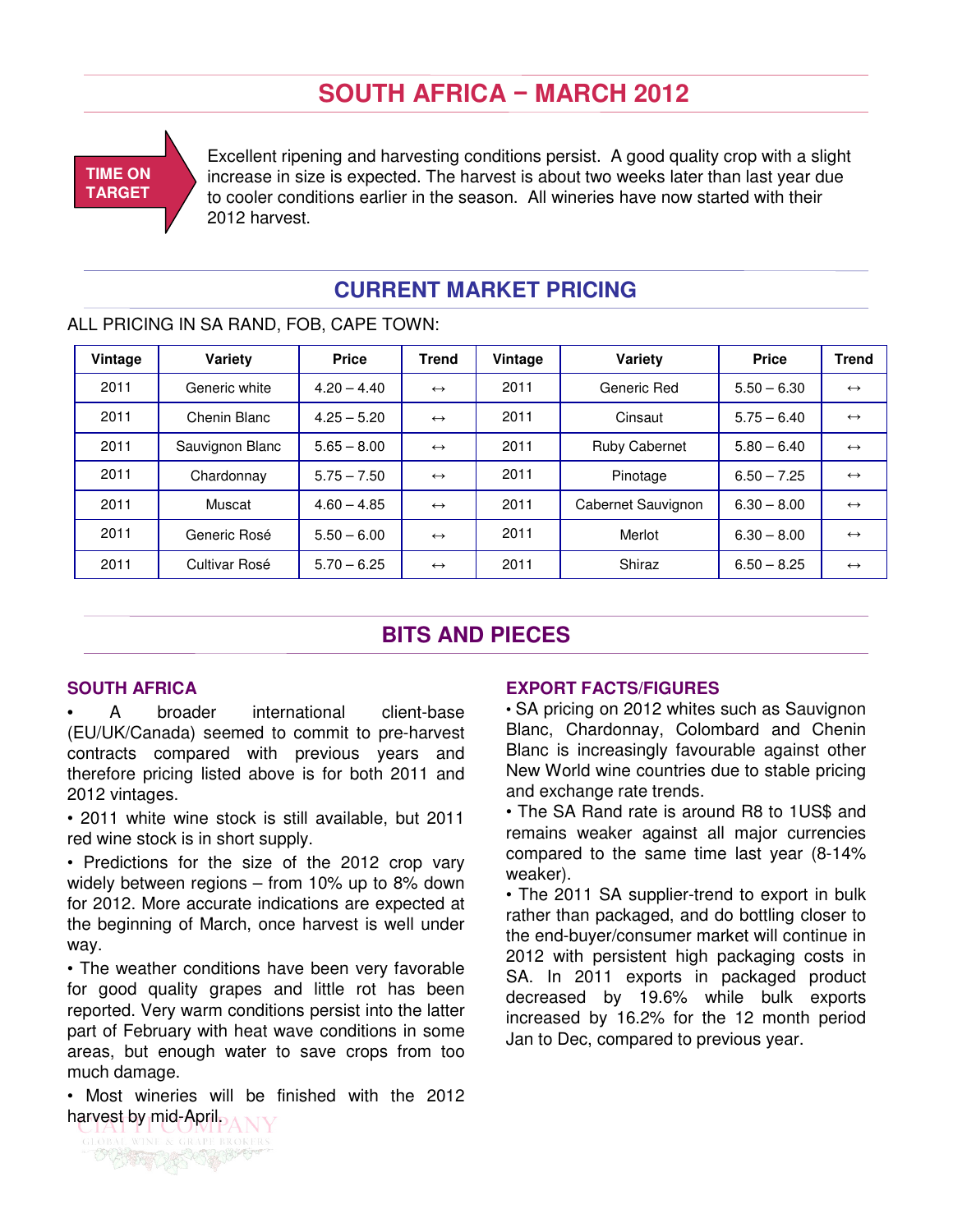# **SPAIN** − **MARCH 2012**



As the campaign progresses, pricing continues to trend upwards. Generic whites and rosés have reached price parity while generic red pricing is still slightly higher.

### **CURRENT MARKET PRICING**

BULK WINE PRICES: All prices in € per Liter; EXW**:**

| <b>Vintage</b> | Variety       | Price               | Trend             | Vintage | Variety            | Price         | <b>Trend</b> |
|----------------|---------------|---------------------|-------------------|---------|--------------------|---------------|--------------|
| 2011           | Generic White | $0.42 - 0.45$       |                   | 2011    | Generic Red        | $0.45 - 0.50$ |              |
| 2011           | Moscatel      | 0.85-0.90 (limited) | $\leftrightarrow$ | 2011    | Tempranillo        | $0.50 - 0.55$ |              |
| 2011           | Generic Rosé  | 0.42-0.45 (limited) |                   | 2011    | Cabernet-Sauvignon | $0.60 - 0.65$ |              |
| 2011           | Syrah         | $0.52 - 0.55$       | $\leftrightarrow$ | 2011    | Merlot             | $0.60 - 0.65$ |              |

# **BULK PRICING OVER TIME**



### **BITS AND PIECES**

In terms of inventory, there are still good quality wines available in the hands of the negociants, especially generic and varietal reds. Large operators are currently busy regrouping all purchased stocks into their bottling facilities to prepare (fining / filtering / cold & heat stabilization) for future shipments. Most wineries have wine treatment booked out for the entire month. It is strongly recommend to those who have committed stock to schedule their shipments now in order to allow enough time for preparation. Bulk shipments are now in full swing for big international negociants who are preparing their bottling programs for next spring. This will allow for greater visibility in the coming weeks of the actual amount of sold/unsold stocks remaining, especially once options are confirmed or rejected.

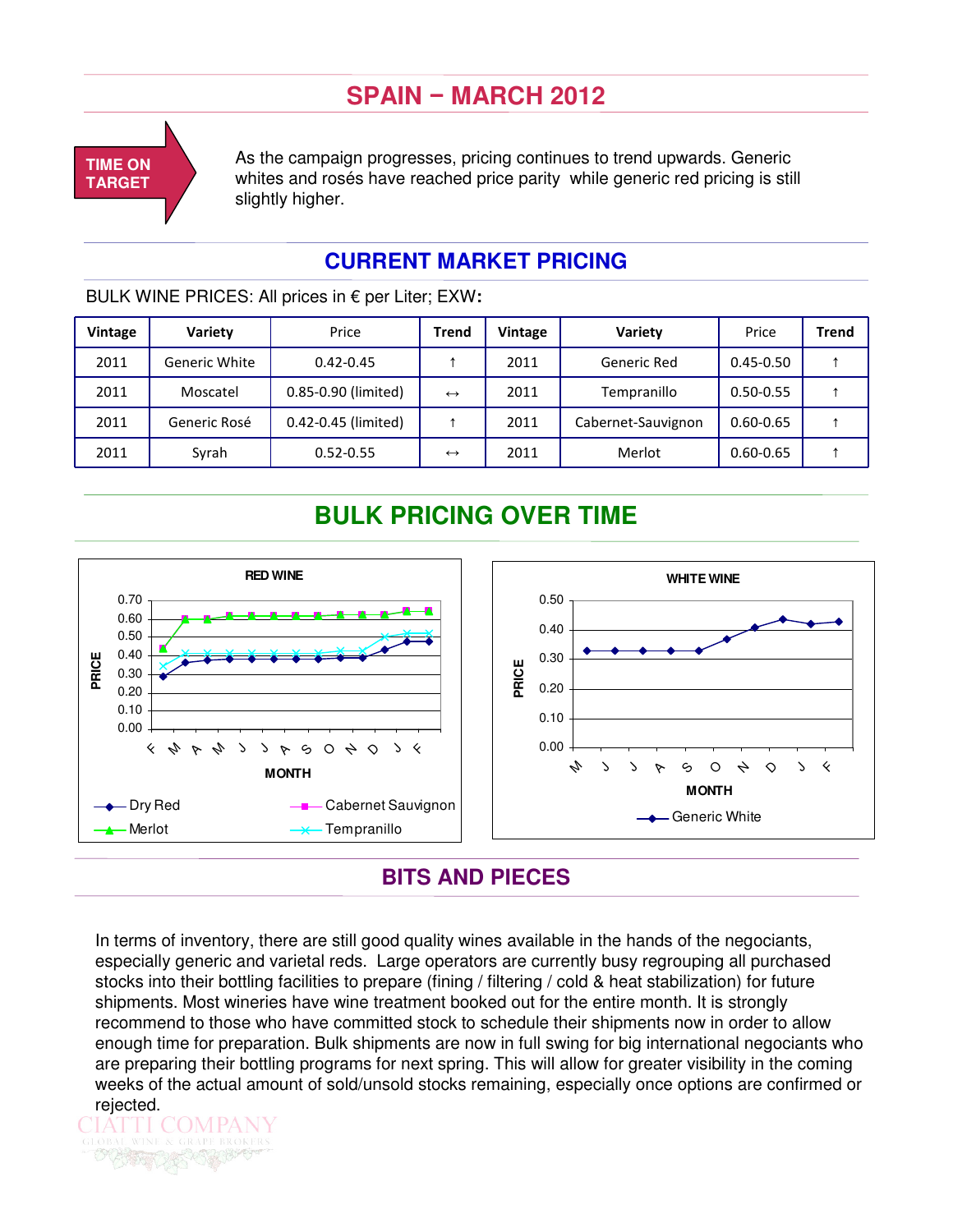# **BUYER'S CORNER – SCANDINAVIA MARCH 2012**

**TIME ON TARGET**

Wine consumption continues to grow in all Scandinavian countries, albeit at different rates. BIB sales increased in Denmark, although not to the level of other Scandinavian countries. Wine consumption in Sweden posted the strongest growth of all alcoholic beverages and Norway saw strong BIB sales, with even prestigious wines now available in the BIB format. Both wine consumption and sales increased in Finland, although high taxes severely cut into profit margins.

### **IMPORT TRENDS BY COUNTRY**

#### **DENMARK:**

The wine market in Denmark is almost completely focused on pricing. Danish consumers focus on special price offers when buying their wine. Discounters continue to gain market share.

#### **Wine consumption**

Consumption has grown since 2005 with an average annual increase of 2.2%. Traditionally, Denmark was a beer consuming market, but this category has been in decline year after year. Red wines account for 75% of market. **Imports**

Italy (18.1% of the Market share in 2011), France (14.8%) and Chile (12.6%) are the best-selling origins, closely followed by Spain (12.1%), Australia (9.3%) and South Africa (9.1%).

#### **Booming BIB sales**

Bag in box sales are growing in popularity in Denmark and account for 30% of the Danish wine market. However, BIB sales are not as popular as in other Scandinavian markets (in Sweden, BIBs represent around 60% of sales).

#### **SWEDEN:**

Wine seems to be the alcoholic beverage which has grown the most in volume during 2011 while the off-trade market also shows positive growth.

#### **Imports**

Sales increases are due to successful ongoing BIB listings from South Africa and the US but also new listings. **Monopolies**

Systembolaget is working on a new system they will implement soon: 4 fixed Launches per year instead of 2. The idea is to renew ranges more often.

#### **NORWAY:**

Wine sales in Norway are still approximately 75% red and 25% white.

#### **Wine Consumption**

Around 50% of wine is sold as Bag-in-Box, mainly in 3 liter boxes. BIB wine has long been associated with low quality by both producers and consumers, but this perception has changed. Now, even the most prestigious wines are available in BIBs. The price of wine is very high due to the tax put on alcoholic drinks. This is a demanding market in terms of quality, safety, product norms, as well as environmental and health protection. Since the 1990s, consumption has risen consistently with beer and wine showing the largest growth rates.

#### **Imports**

Italy remains in high demand, followed by France, Australia, Spain, Germany, Chile, Argentina, Portugal, USA and South Africa.

From 2010 to 2011, Red Wine sales decreased from Argentina by 20.7%, Australia 11%, 10.2% France, 4% Portugal, and 6.1% for Hungary. On the contrary sales from Chile (0.9%), Italy (5.5%), Spain (2.1%), South Africa (1.2%) & USA (26%) have all shown positive growth trends.

#### **FINLAND:**

#### **Imports**

Given overall consumption, the N°1 selling country is Chile (23%), followed by Spain (12.7%), South Africa (11.8%), Italy (11.1%), France (10%), Australia (9.1%), Argentina (6.1%) & Germany (4.3%).

#### **Consumption**

The market is still mainly driven by spirits (especially Vodka) even if it is decreasing (from 34.9% in 2009 to 33.7% in 2010 and 32.8% in 2011). Overall sales of sparkling wines increased by 5% (among which Cava represents the biggest portion with 13% of the market share).

#### **Monopolies**

Prices rose at Alko due to a tax increase earlier this year (this has been in discussion since last summer 2011) and as a result, Alko decided to reduce their profit margin. Sales at Alko have therefore decreased by 1% over 2011 compared to 2010. The last price change in Finland was in 2007 when taxes decreased by 35% in order to facilitate the integration of Estonia in the European Union (trade cooperation between the 2 countries and

relationships which are privileged by geographical location and ferry connections).